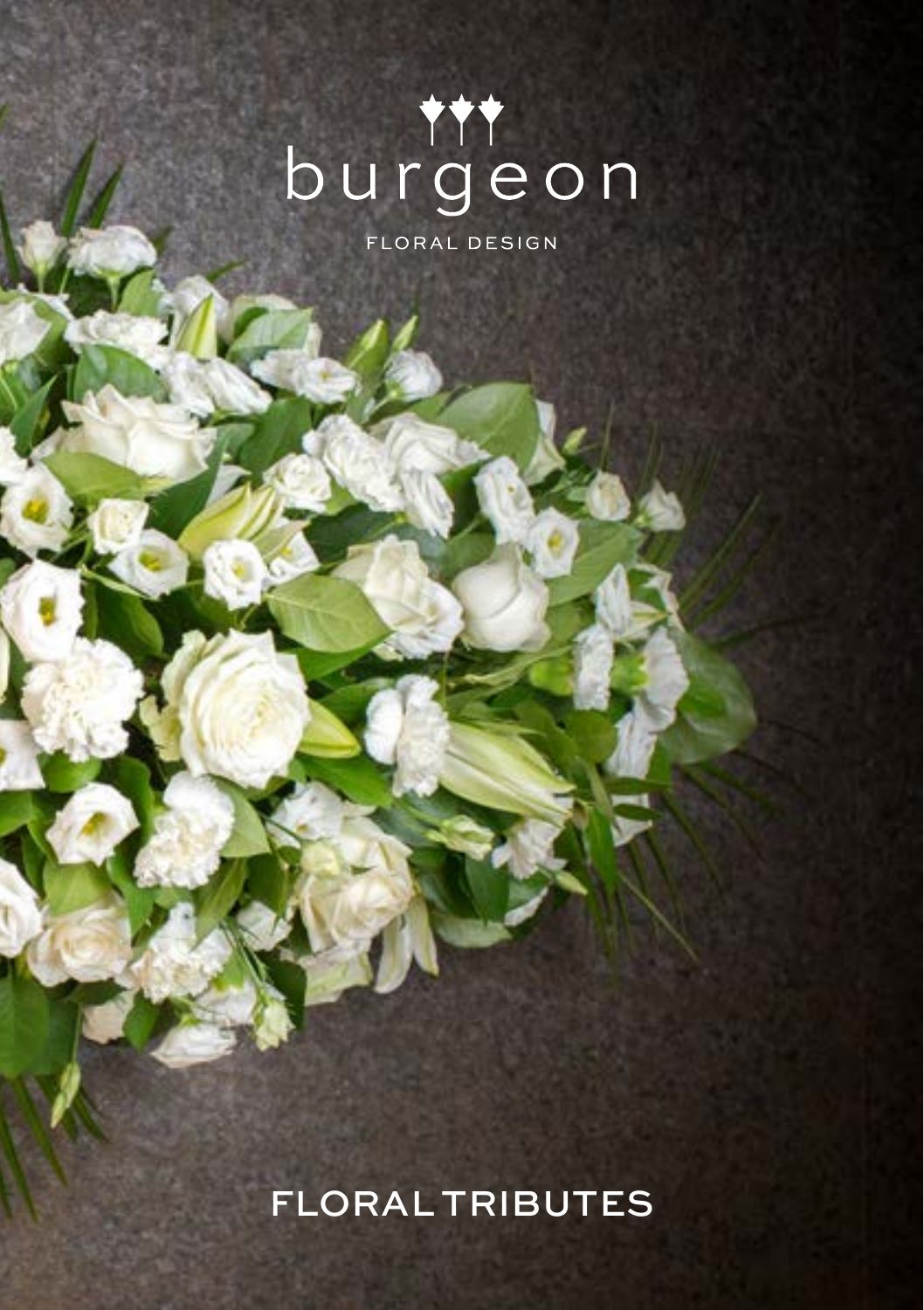### *Burgeon will help you to create the most fitting floral tribute for your loved one.*

There can be no greater sight than fresh flowers offered as a tribute to your love one at their funeral, personal tributes can say more than words when chosen carefully. Wreaths, funeral sprays and name tributes require special attention as they are prepared freshly. With an extensive array of flowers, colours and designs Burgeon can make your tribute as personal and as special as possible.

This brochure is a small guide to showing and helping you decide on the tribute best suited to your loved one with further assistance from our team your needs will be fully met.

Our team of florists at Burgeon Floral Design will personally hand deliver your flowers prior to the funeral.

The sizes stated in this brochure are approximate and flowers may be subject to change or class condition. Colours in this brochure are as accurate as the print process will allow.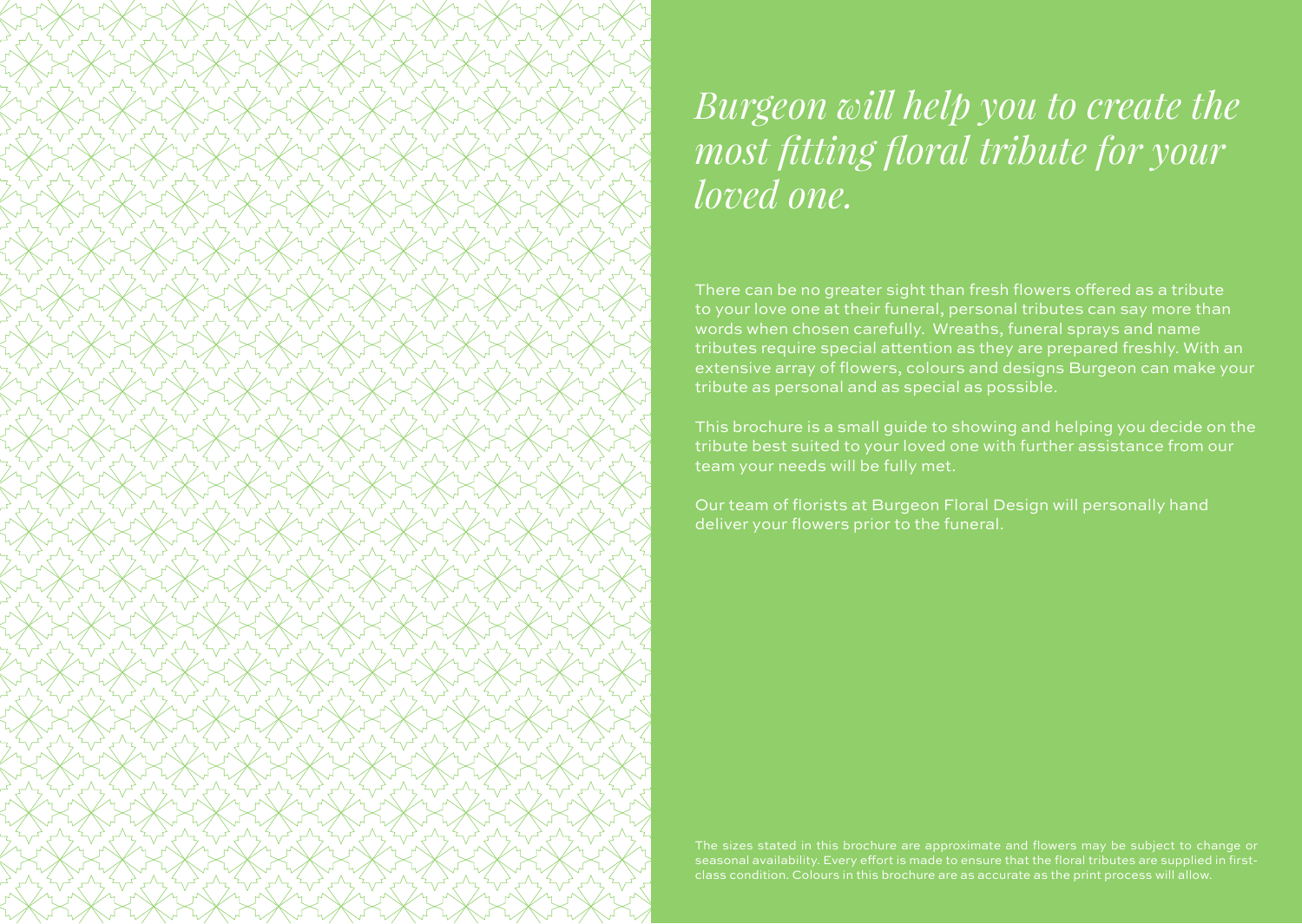#### *Personal floral tributes*

From £60.00



One size, select colours. One size, select colours.







One size, select colours. One size, select colours.





One size, select colours. One size, select colours.







One size, select colours. One size, select colours.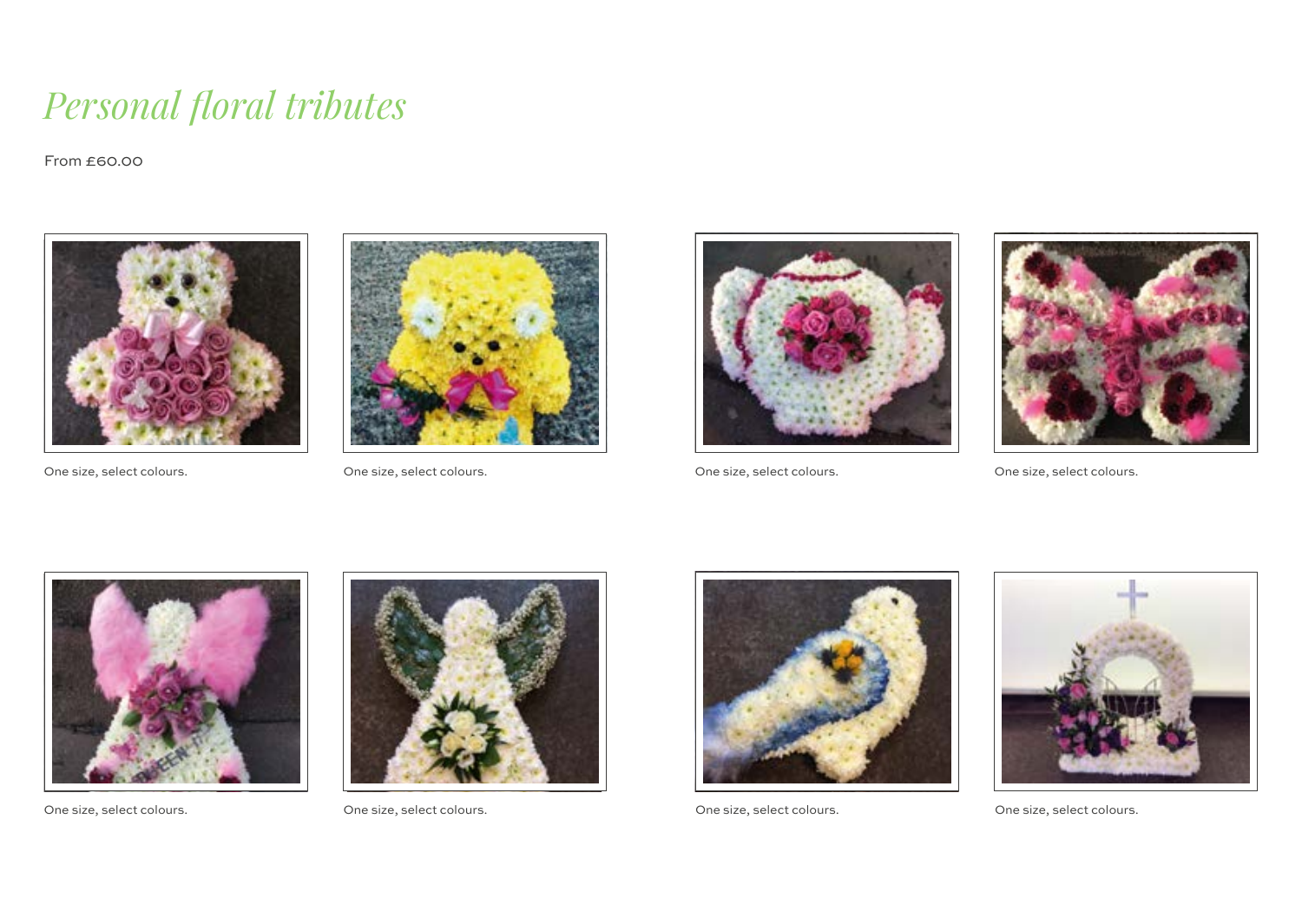#### *Wreaths and Posies*

From £30.00



Sizes 12" 14" 16" 18" Sizes 12" 14" 16" 18"





One size **One size** One size





Sizes 12" 14" 16" 18" Sizes 12" 14" 16" 18"







One size Contact Cone size Cone size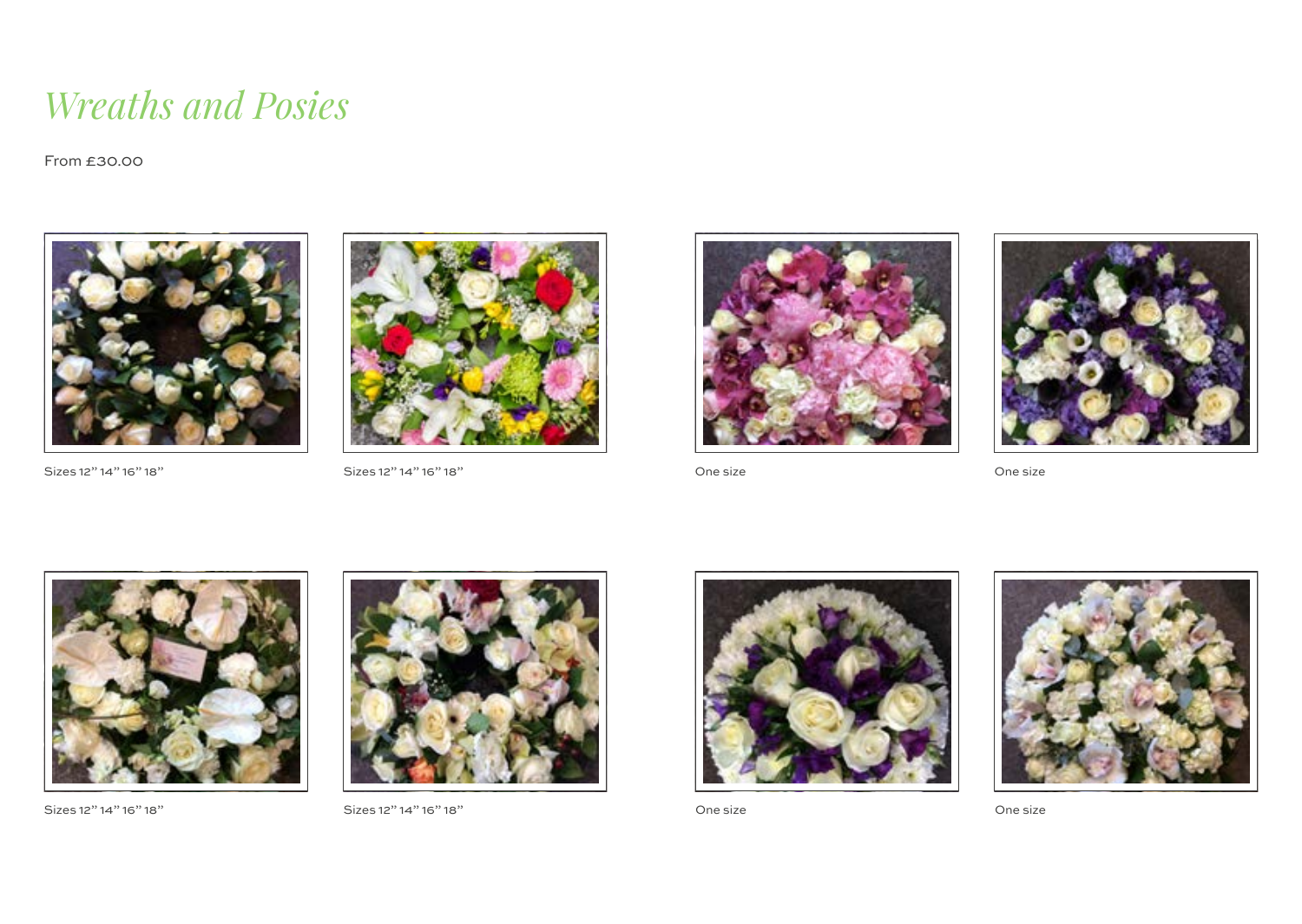*Coffin sprays*

From £80.00





Sizes 3' 4' 5' Sizes 3' 4' 5'



From £60.00





Sizes 3' 4' 5' Sizes 3' 4' 5'

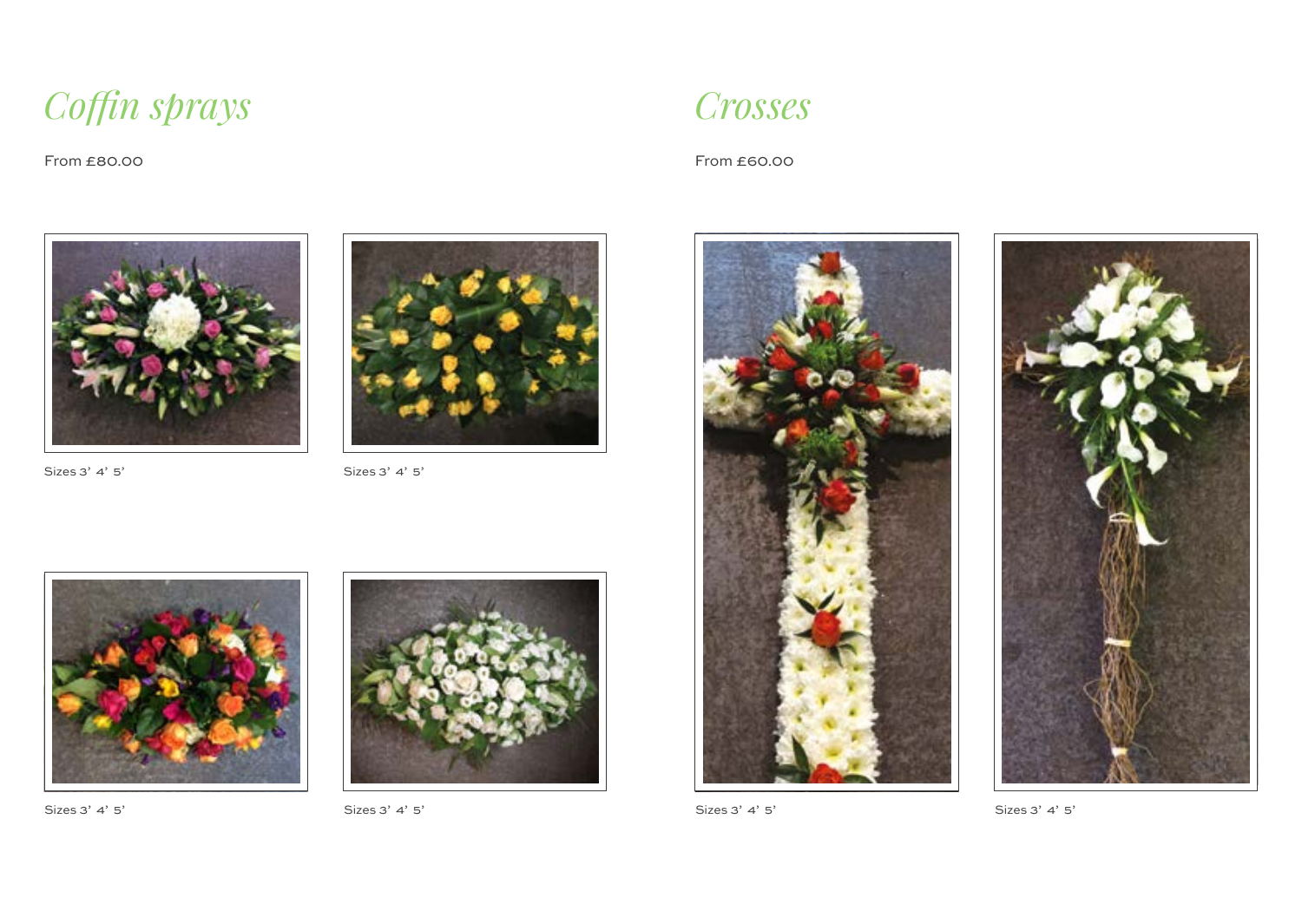

From £40.00



Sizes 12" 14" 16" 18" Sizes 12" 14" 16" 18"





Sizes 12" 14" 16" 18" Sizes 12" 14" 16" 18"





Sizes 12" 14" 16" 18" Sizes 12" 14" 16" 18"







Sizes 12" 14" 16" 18" Sizes 12" 14" 16" 18"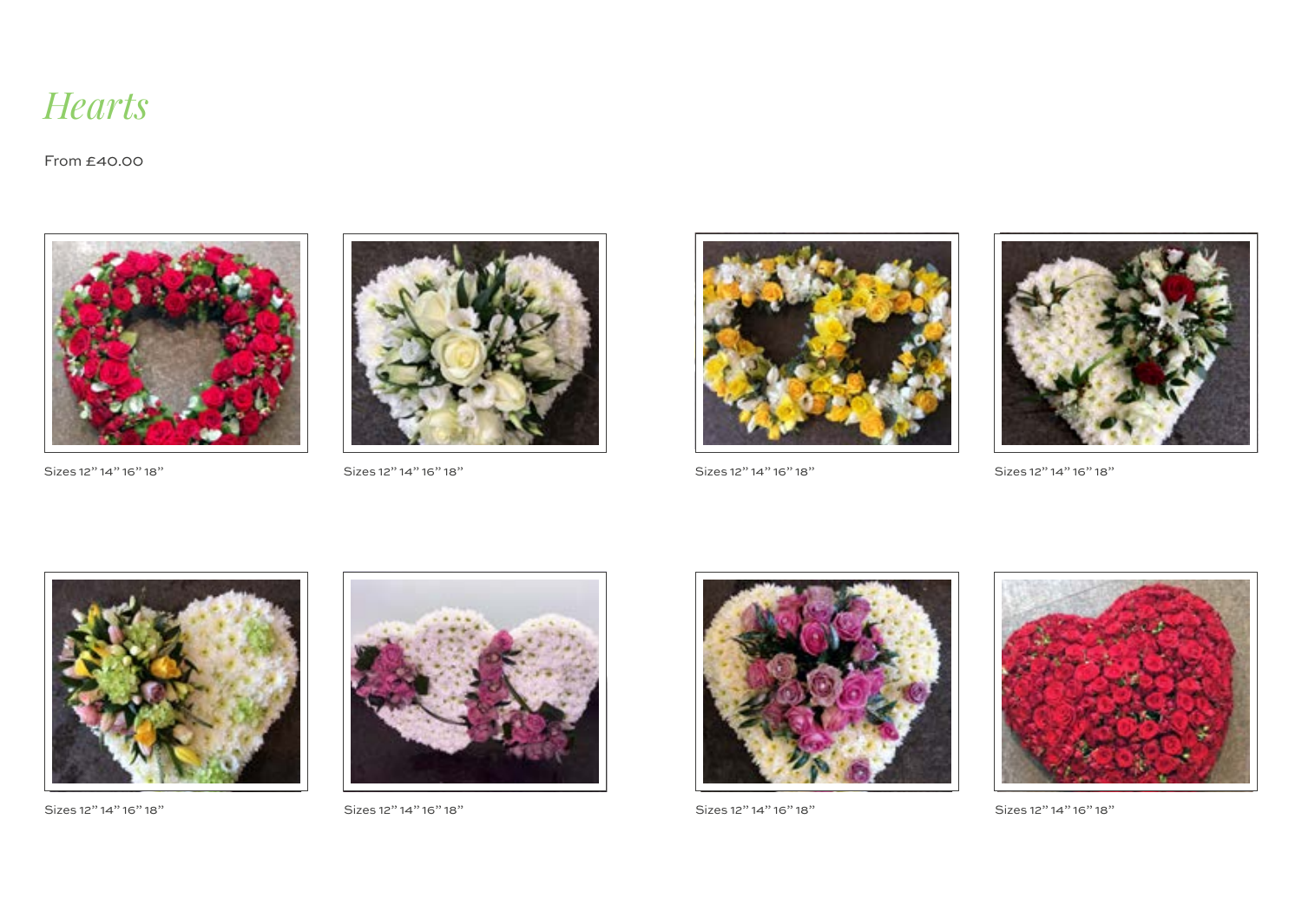#### *Pillows*

From £50.00



Sizes 12" 14" 16" 18" Sizes 12" 14" 16" 18"



#### *Letters and words*

From £35.00 a letter





Standard size Standard size



Sizes 12" 14" 16" 18" Sizes 12" 14" 16" 18"







Standard size Standard size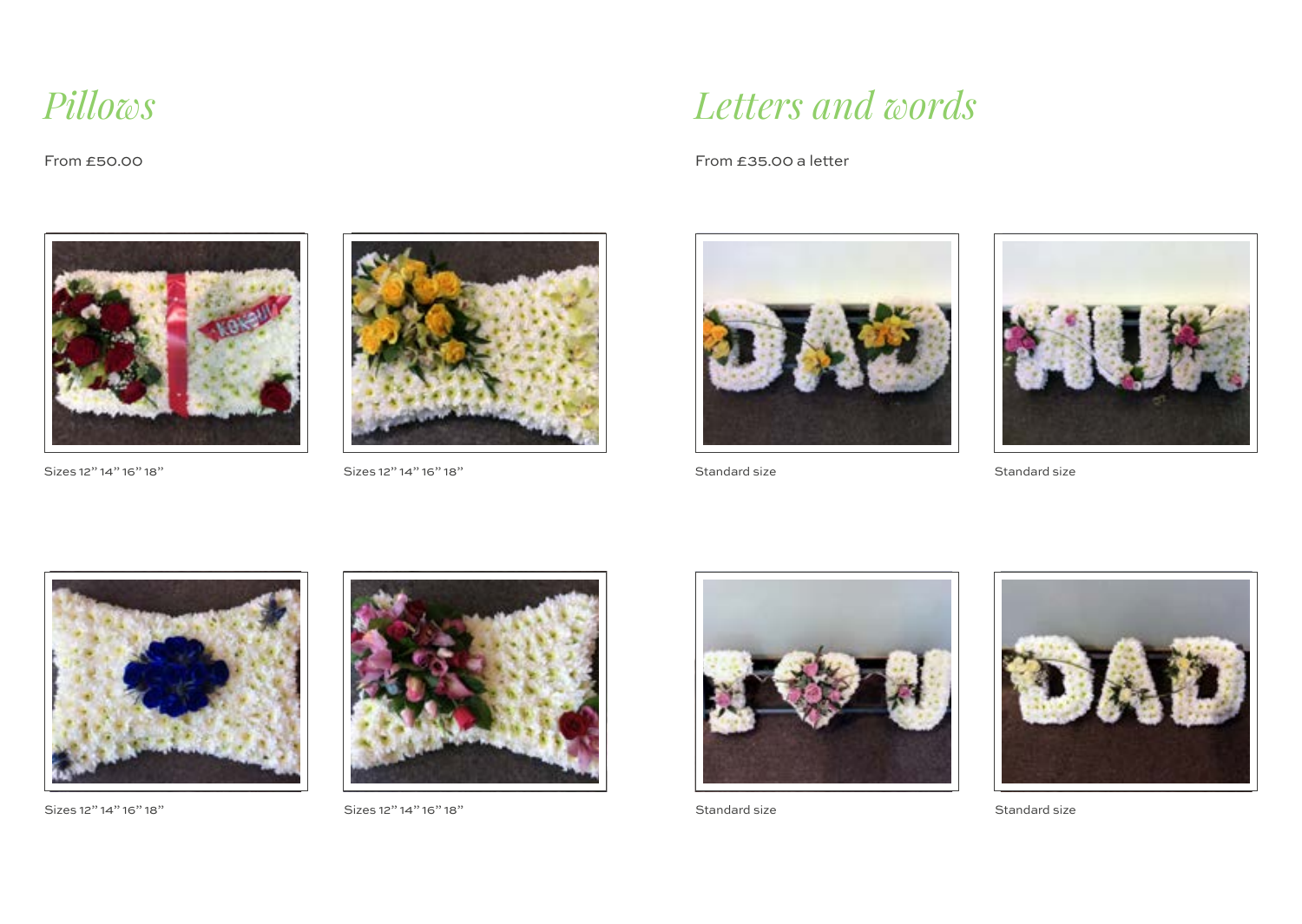## *Wicker coffin decoration*

From £80.00



Custom sizes